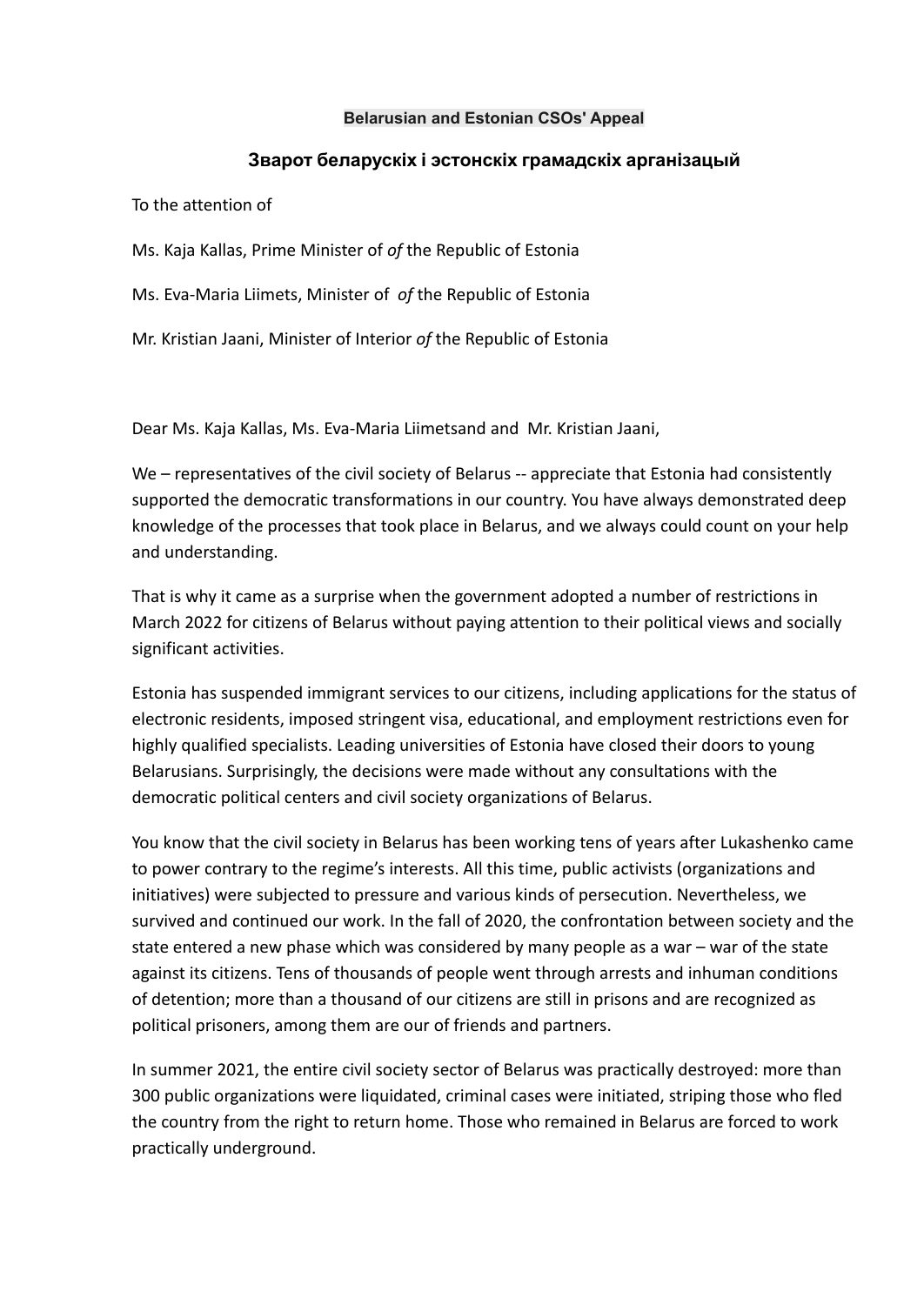Those CSOs' leaders and activists who managed to leave the country (many did it illegally because of the fear of being detained at the border) chose friendly neighboring countries – Ukraine, Georgia and the Baltic countries – as a place of their settlement. Staying in these countries gave them not only security, but also the opportunity to be quick and effective in restoring their organizations in order to continue their work for the democratic Belarus, for the release of political prisoners, for the support of their target audiences.

In mid-March it became known from open sources that Belarusian citizens residing on the territory of Ukraine and who have not received international protection in this country, cannot apply for temporal protection in Estonia.

We understand that Ukraine today is on the agenda in all countries, and we, the civil society of Belarus, support Ukrainians in their struggle; we understand that the war is being waged not only for Ukraine, but also for Belarus and for the whole Europe. The Belarusian organizations and volunteers send humanitarian aid to Ukraine; together with Ukrainian activists, they block the loads across the border. Our compatriots fight in Ukraine, work as volunteers, conduct anti-war actions in Belarus despite terrible repressions, wage a "rail war" to stop the railway transportation of the Russian personnel and military equipment.

Nevertheless, we must not turn a blind eye to the fact that our people in Belarus remain hostages, subjected to torture and repressions, and only the consolidated position of democratic forces can help them.

In this situation, the decision of the Estonian government can be interpreted as a sign of support for Lukashenka's repressive policy towards Belarusian civil activists. We do not believe that your progressive and democratic country suddenly began to support the dictator in suppressing the Belarusian civil society. We hope that these developments are a result of a certain misunderstanding of the situation in Belarus or perhaps just a mistake.

We understand the caution of the Estonian government towards people who come from Belarus; therefore, we call for the creation of a real mechanism of interaction between the state structures and civic organizations. This approach has been successfully working in the Republic of Lithuania for many years, where the state bodies of the country together with the international, local and Belarusian CSOs solve the problem of relocation, verification, support for representatives of the civil society of Belarus, people who heavily suffered from the repressions of the Lukashenka regime.

We hope that your commitment to the principles of democracy is firm and inviolable, and that together we can build an effective system of interaction so that the activists who have been repressed for their activities in Belarus can live and work safely in your wonderful country.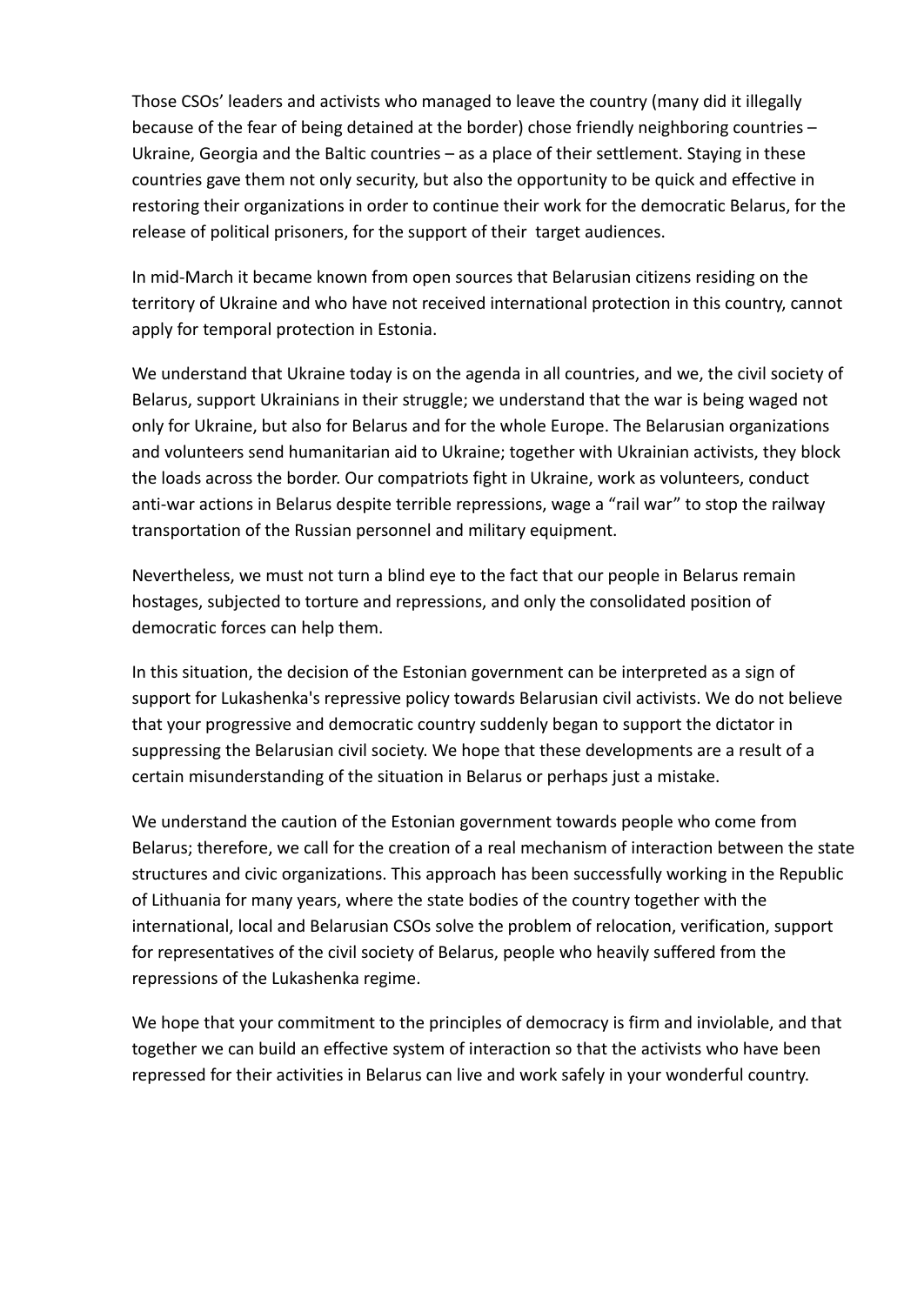#### **пераклад на беларускую**

### **Зварот беларускіх і эстонскіх арганізацый грамадскай супольнасці**

Кіраўніку Ураду Эстонскай Рэспублікі спадарыні Кае Каллас

Міністру замежных спраў Эстонскай Рэспублікі спадарыні Эве-Марые Ліймец

Міністру ўнутраных спраў Эстонскай Рэспублікі спадару Крысціяну Яані

Паважаныя спадарыня Каллас, спадарыня Ліймец и спадар Яані!

Мы – прадстаўнікі грамадзянскай супольнасці Беларусі вельмі цэнім той факт, што Эстонія заўсёды была паслядоўным прыхільнікам дэмакратычных пераўтварэнняў у нашай краіне. Вы дэманстравалі глыбокае разуменне тых працэсаў, што адбываюцца ў Беларусі, і мы заўсёды маглі разлічваць на вашу дапамогу і разуменне.

Тым больш нечаканым для нас стала прыняцце ў сакавіку гэтага года Урадам Эстоніі шэрагу абмежаванняў, датычных грамадзян Беларусі, незалежна ад іх палітычных поглядаў і грамадска-значнай дзейнасці.

Эстонія прыпыніла прыём хадайніцтваў ад грамадзян нашай краіны на атрыманне статусу электронных рэзідэнтаў, адбыліся значныя візавыя, адукацыйныя абмежаванні, абмежаванні на працу, у тым ліку для высокакваліфікаваных спецыялістаў. Вядучыя ВНУ Эстоніі зачынілі свае дзверы для беларускай моладзі. Для нас таксама дзіўна, што рашэнні прымаліся без уліку меркавання дэмакратычных палітычных цэнтраў Беларусі і арганізацый грамадзянскай супольнасці.

Вы ведаеце, што грамадзянская супольнасць Беларусі ўсе гады з моманту прыходу да ўлады Лукашэнкі працавала не дзякуючы падтрымцы рэжыму, а насуперак яму. Увесь гэты час грамадскія актывісты, арганізацыі і ініцыятывы падвяргаліся ціску і рэпрэсіям. Тым не менш, мы выстаялі і працягвалі працаваць.

Увосень 2020 года супрацьстаянне паміж грамадствам і дзяржавай перайшло ў новую фазу, якую многія схільныя лічыць вайной – вайной дзяржавы супраць сваіх грамадзян. Дзясяткі тысяч людзей прайшлі праз затрыманні і нечалавечыя ўмовы ўтрымання, больш за тысячу нашых грамадзян па-ранейшаму за кратамі і прызнаныя палітычнымі вязнямі, сярод іх нашы сябры і партнёры.

Улетку 2021 года быў знішчаны практычна ўвесь беларускі трэці сектар – каля 300 грамадскіх арганізацый былі ліквідаваныя, узбуджаныя крымінальныя справы, якія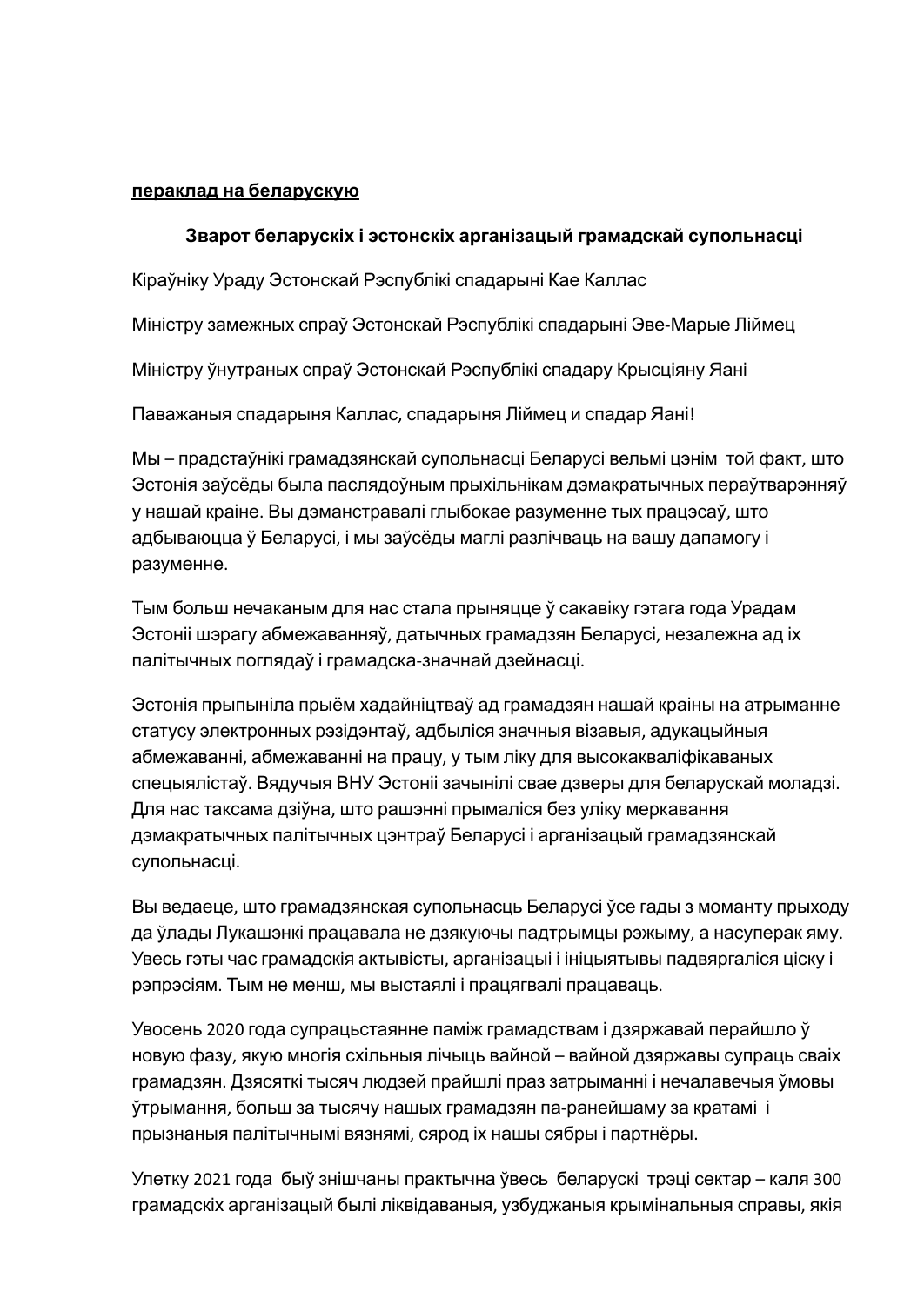не даюць магчымасць тым, хто паспеў выехаць, вярнуцца дадому. Тыя, хто застаўся ў Беларусі, вымушаны працаваць фактычна ў падполлі. Кіраўнікі і актывісты арганізацый, якія паспелі пакінуць краіну (многія рабілі гэта нелегальна, рызыкуючы быць затрыманымі на мяжы) выбіралі месцам рэлакацыі суседнія сяброўскiя краіны – Украіну, Грузію і краіны Балтыі. Знаходжанне ў іх давала не толькі бяспеку, але і магчымасць хутка і эфектыўна аднавіць свае арганізацыі і зноў пачаць працаваць для дэмакратычнай Беларусі, для вызвалення палітвязняў, для дапамогі сваім мэтавым аўдыторыям.

У сярэдзіне сакавіка гэтага года з адкрытых крыніц стала вядома, што на грамадзян Беларусі, якія пражываюць на тэрыторыі Украіны і не атрымалі ў гэтай краіне міжнароднай абароны, не распаўсюджваецца дзеянне часовай абароны ў Эстоніі. Мы разумеем, што сёння ўсе краіны думаюць перш за ўсё пра Украіну. І мы – грамадзянская супольнасць Беларусi – падтрымліваем украінцаў у іх барацьбе, мы разумеем, што яна вядзецца не толькі за Украіну, але і за Беларусь, і за ўсю Еўропу.

Беларускія арганізацыі і валанцёры адпраўляюць гуманітарныя грузы ва Украіну, разам з украінскімі актывістамі блакуюць дастаўку грузаў праз мяжу. Нашы суайчыннікі ваююць ва Украіне, працуюць валанцёрамі, праводзяць антываенныя акцыі ў Беларусі, нягледзячы на жудасныя рэпрэсіі, вядуць «рэйкавую вайну» для спынення чыгуначных перавозак арміі і тэхнікі.

Тым не менш, нельга закрываць вочы на тое, што нашы людзі ў Беларусі застаюцца закладнікамі, падвяргаюцца катаванням і рэпрэсіям і дапамагчы ім можа толькі кансалідаваная пазіцыя дэмакратычных сіл.

На гэтым фоне захады Эстонскага Ураду можна трактаваць як падтрымку рэпрэсіўнай палітыкі Лукашэнкі ў адносінах да беларускіх грамадзянскіх актывістаў. Мы не верым, што ваша прагрэсіўная і дэмакратычная краіна раптам пачала падтрымліваць дыктатара ў падаўленні беларускай грамадзянскай супольнасці. Спадзяемся, што прынятыя рашэнні з'яўляюцца следствам недастатковага разумення сітуацыі ў Беларусі, а магчыма, проста непаразуменнем.

Мы разумеем асцярожнасць Эстонскага Ураду ў дачыненні да тых людзей, якія едуць з Беларусі, таму лічым важным стварыць рэальны механізм, дзе эфектыўна працуе сістэма ўзаемадзеяння дзяржаўных структур, міжнародных і грамадскіх арганізацый. Такі падыход ужо на працягу доўгага часу паспяхова працуе ў Літоўскай Рэспубліцы, дзе дзяржаўныя органы сумесна з міжнароднымі і грамадскімі арганізацыямі Літвы і Беларусі вырашаюць праблему рэлакацыі, верыфікацыі, падтрымкі прадстаўнікоў трэцяга сектару Беларусі, людзей, якія сапраўды пацярпелі ад рэпрэсій рэжыму Лукашэнкі.

Мы спадзяемся, што вашая прыхільнасць да прынцыпаў дэмакратыі з'яўляецца цвёрдай і непарушнай, і што разам мы зможам выбудаваць эфектыўную сістэму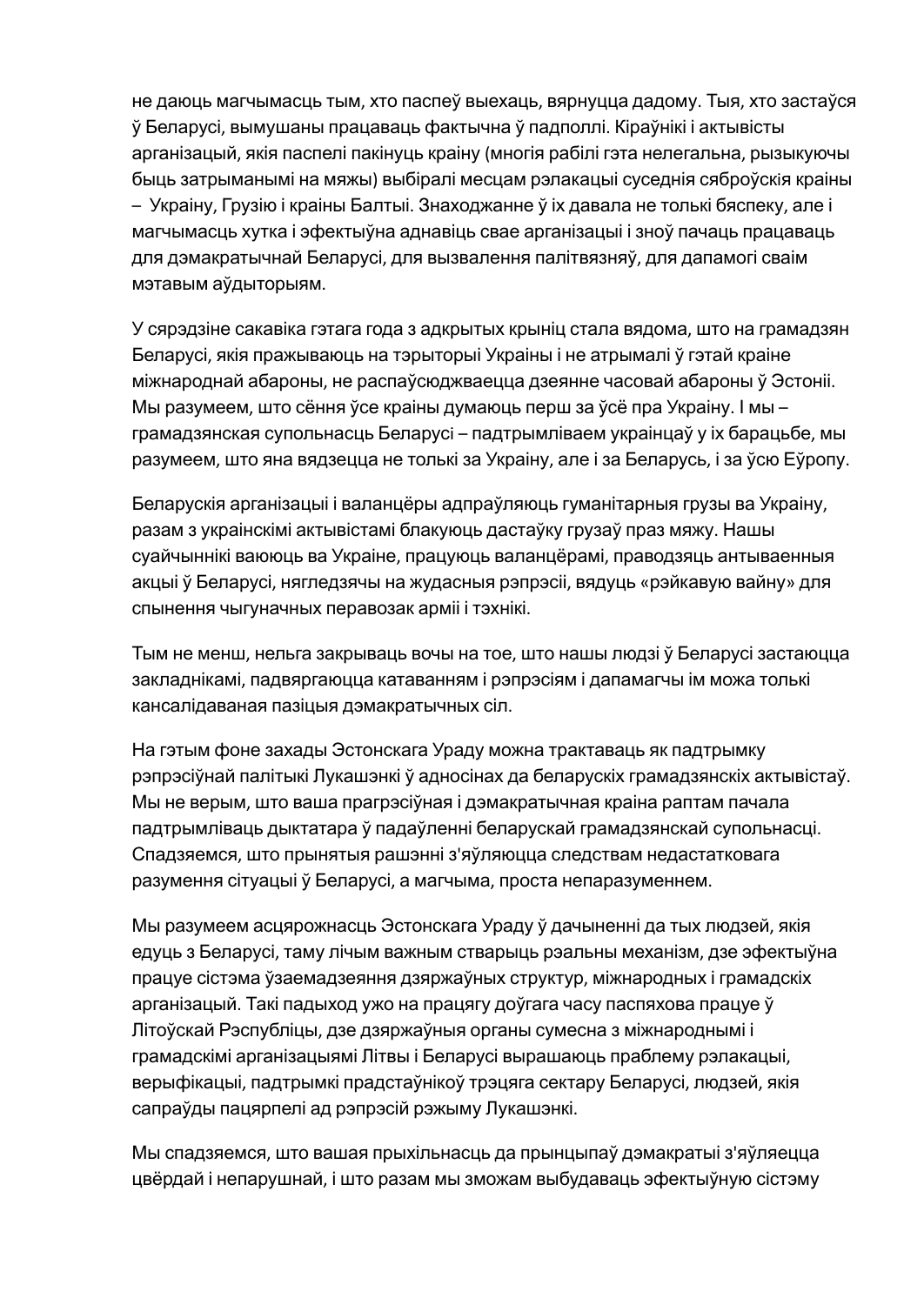ўзаемадзеяння так, каб тыя актывісты, на якіх абрынуліся рэпрэсіі за сваю дзейнасць у Беларусі, маглі бяспечна жыць і працаваць у вашай цудоўнай краіне.

## **Перевод на русский**

### **Обращение белорусских и эстонских организаций гражданского общества**

Премьер-министру Эстонской Республики госпоже Кае Каллас

Министру иностранных дел Эстонской Республики госпоже Эве-Марии Лийметс

Министру внутренних дел Эстонской Республики господину Кристиану Яани

Уважаемые гоcпожа Каллас, госпожа Лийметс и господин Яани!

Мы – представители гражданского общества Беларуси очень ценим тот факт, что Эстония всегда была последовательным сторонником демократических преобразований в нашей стране. Вы демонстрировали глубокое знание тех процессов, что происходят в Беларуси, и мы всегда могли рассчитывать на вашу помощь и понимание.

Тем более неожиданным для нас стало принятие в марте этого года вашим правительством целого ряда ограничений для граждан Беларуси, вне зависимости от их политических взглядов и общественно-значимой деятельности. Так, Эстония приостановила прием ходатайств от граждан нашей страны на получение статуса электронных резидентов, произошли существенные визовые, образовательные ограничения, ограничения на работу, в том числе для высококвалифицированных специалистов. Ведущие вузы Эстонии закрыли свои двери для белорусской молодежи. Удивительно, что решения принимались без учета мнения демократических политических центров Беларуси и организаций гражданского общества.

Вы знаете, что гражданское общество Беларуси все годы с момента прихода к власти Лукашенко работало не благодаря поддержке режима, а вопреки ему. Все это время общественные активисты, организации и инициативы подвергались давлению и разного рода репрессиям, тем не менее, мы выстояли и продолжали работать. Осенью 2020 года противостояние между обществом и государством перешло в новую фазу, которую многие склонны считать войной -- войной государства против своих граждан. Десятки тысяч людей прошли через задержания и нечеловеческие условия содержания, более тысячи наших граждан по-прежнему в тюрьмах и признаны политическими заключенными, среди них наши друзья и партнеры.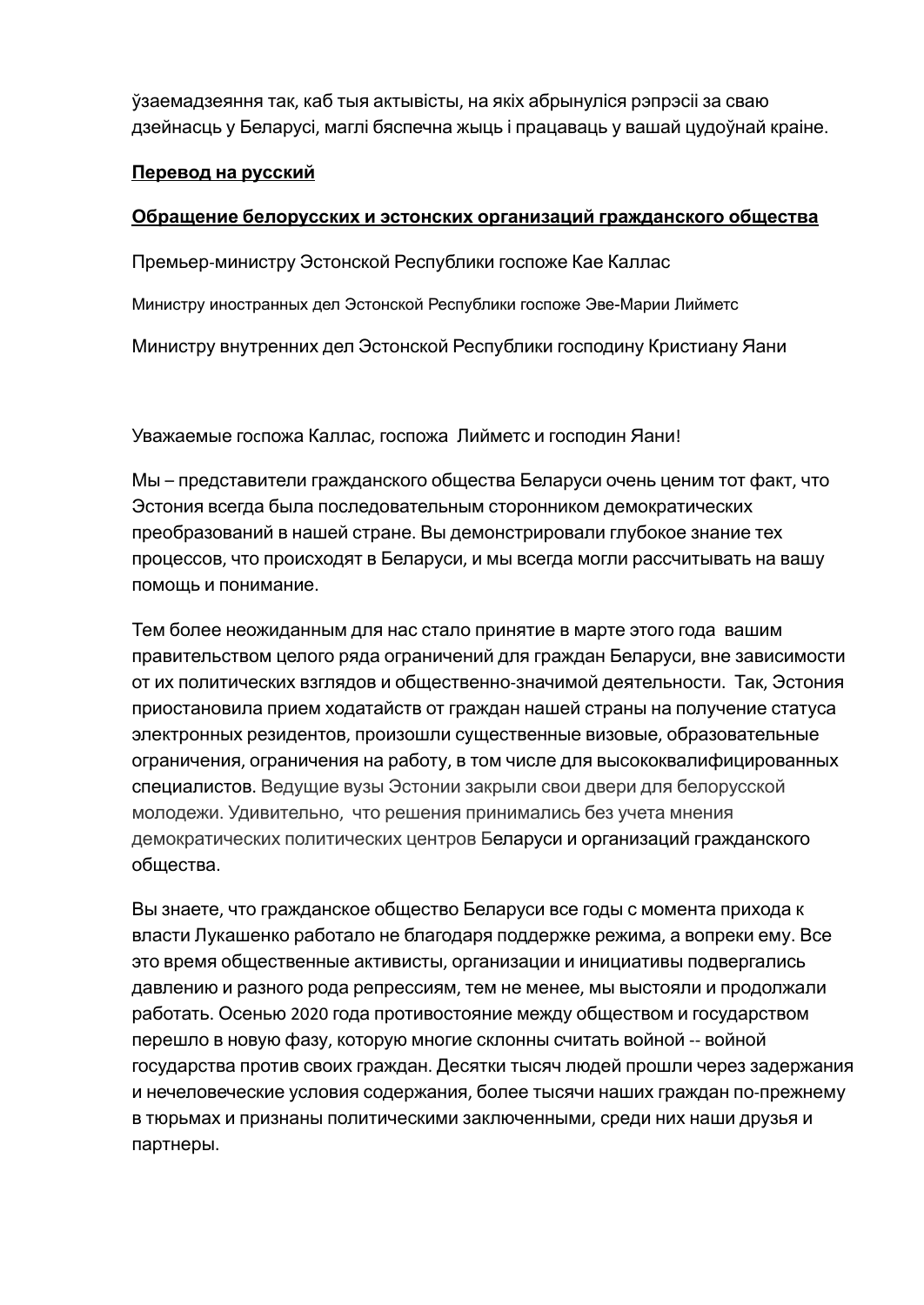Летом 2021 в Беларуси был практически уничтожен весь третий сектор: порядка 300 общественных организаций были ликвидированы, возбуждены уголовные дела, которые не дают возможность тем, кто успел выехать, вернуться домой. Те, кто остался в Беларуси, вынуждены работать практически в подполье.

Те руководители и активисты организаций, которые успели покинуть страну (многие делали это нелегально из-за риска быть задержанными на границе) выбирали местом релокации дружественные соседние страны – Украину, Грузию и страны Балтии. Нахождение в этих странах давало не только безопасность, но и возможность быстро и эффективно восстановить свои организации и снова начать работать для демократической Беларуси, для освобождения политзаключенных, для помощи своим целевым аудиториям.

В середине марта из открытых источников стало известно, что граждане Беларуси, проживающие на территории Украины и не получившие в этой стране международной защиты, не попадают под действие временной защиты в Эстонии.

Мы понимаем, что сегодня на повестке дня у всех стран Украина, и мы – гражданское общество Беларуси – поддерживаем украинцев в их борьбе, мы понимаем, что она ведется не только за Украину, но и за Беларусь, и за всю Европу. Белорусские организации и волонтеры отправляют гуманитарные грузы в Украину, вместе с украинскими активистами блокируют транспортировку грузов через границу, наши соотечественники воюют в Украине, работают волонтерами, проводят антивоенные акции в Беларуси, несмотря на ужасные репрессии, ведут «рельсовую войну» для остановки железнодорожных перевозок российской армии и техники.

Тем не менее, нельзя закрывать глаза, что наш народ в Беларуси остается заложником, подвергается пыткам и репрессиям и помочь ему может только консолидированная позиция демократических сил.

На этом фоне решение эстонского правительства можно трактовать как поддержку репрессивной политики Лукашенко в отношении белорусских гражданских активистов. Мы не верим, что ваша прогрессивная и демократическая страна вдруг стала поддерживать диктатора в подавлении белорусского гражданского общества. Надеемся, что принятые решения являются следствием недостаточного понимания ситуации в Беларуси, а возможно – просто недоразумением.

Мы понимаем осторожность Эстонского правительства в отношении тех людей, которые прибывают из Беларуси, поэтому считаем важным создать реальный механизм, где эффективно работает система взаимодействия государственных структур, международных и общественных организаций. Подобная подход уже на протяжении долгого времени успешно работает в Литовской Республике, где государственные органы совместно с международными и общественными организациями Литвы и Беларуси совместно решают проблему релокации,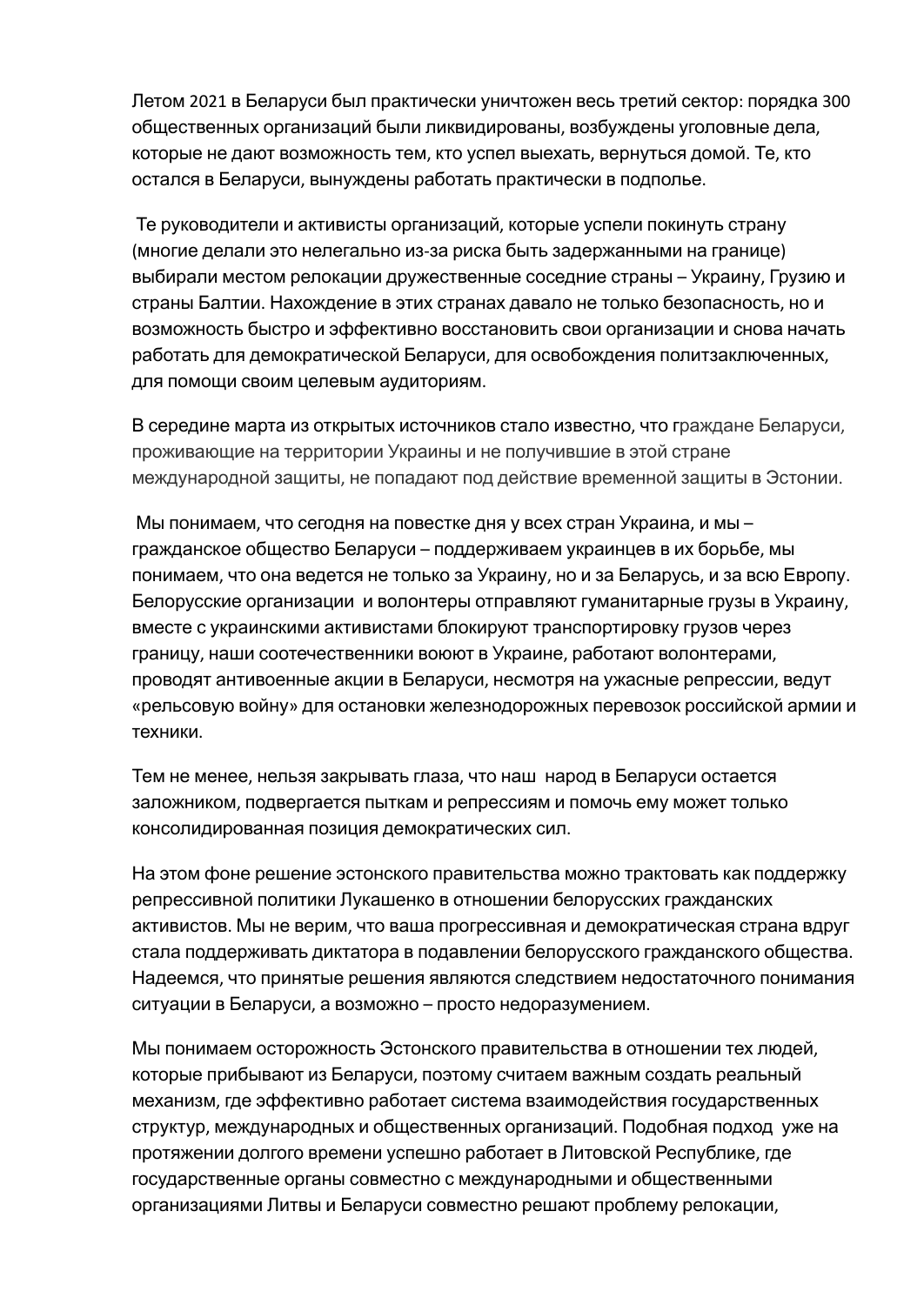верификации, поддержки представителей третьего сектора Беларуси, людей, которые действительно пострадали от репрессий режима Лукашенко.

Мы надеемся, что ваша приверженность принципам демократии является твердой и нерушимой, и что вместе мы сможем выстроить эффективную систему взаимодействия так, чтобы те активисты которые подвергались репрессиям за свою деятельность в Беларуси могли безопасно жить и работать в вашей прекрасной стране.

#### Пераклад на эстонскую

Eesti Vabariigi peaministrile proua Kaja Kallasele Eesti Vabariigi välisministrile proua Eva-Maria Liimetsale Eesti Vabariigi siseministrile härra Kristian Jaanile

Austatud proua Kallas, proua Liimets ja härra Jaani!

Meie, kui Valgevene kodanikuühiskonna esindajad, eriti hindame seda asjaolu, et Eesti on alati olnud meie riigi demokraatlike reformide järjekindel toetaja. Olete näidanud sügavaid teadmisi Valgevenes toimuvate protsesside kohta ning oleme alati lootnud teie abile ja mõistvale suhtumisele.

Eesti valitsus 2022. aasta märtsis kiitis heaks mitmed piirangud Valgevene kodanikele, olenemata nende poliitilistest vaadetest ja ühiskondlikult olulisest tegevusest, mis meid väga üllatas. Eesti peatas meie riigi kodanike avalduste vastuvõtmise e-residentide staatuse saamiseks, kehtestas olulised piirangud tööle, viisadele ja haridusele, sealhulgas kõrge kvalifikatsiooniga spetsialistidele. Eesti juhtivad ülikoolid sulgesid oma uksed Valgevene noortele. Imelik, et otsused langetati Valgevene demokraatlike poliitiliste keskuste ja kodanikuühiskonna organisatsioonide seisukohti arvestamata.

Teate väga hästi, et Valgevene kodanikuühiskond on kõik aastad peale Lukašenko võimuletulekut töötanud mitte tänu režiimi toele, vaid sellele vaatamata. Kogu selle aja ühiskondlikud aktivistid, organisatsioonid ja algatused, langesid surve ja mitmesuguste repressioonide alla, kuid jäime ellu ja jätkasime tööd. 2020. aasta sügisel ühiskonna ja riigi vastasseis on jõudnud uude faasi, mida paljud kipuvad pidama sõjaks – riigi sõjaks oma kodanike vastu. Kümneid tuhandeid inimest läbisid kinnipidamisi ja ebainimlikke kinnipidamis tingimusi, rohkem kui tuhat meie kodanikku on endiselt vanglas ja on tunnistatud poliitvangideks, nende hulgas on ka meie sõpru ja koostööpartnereid.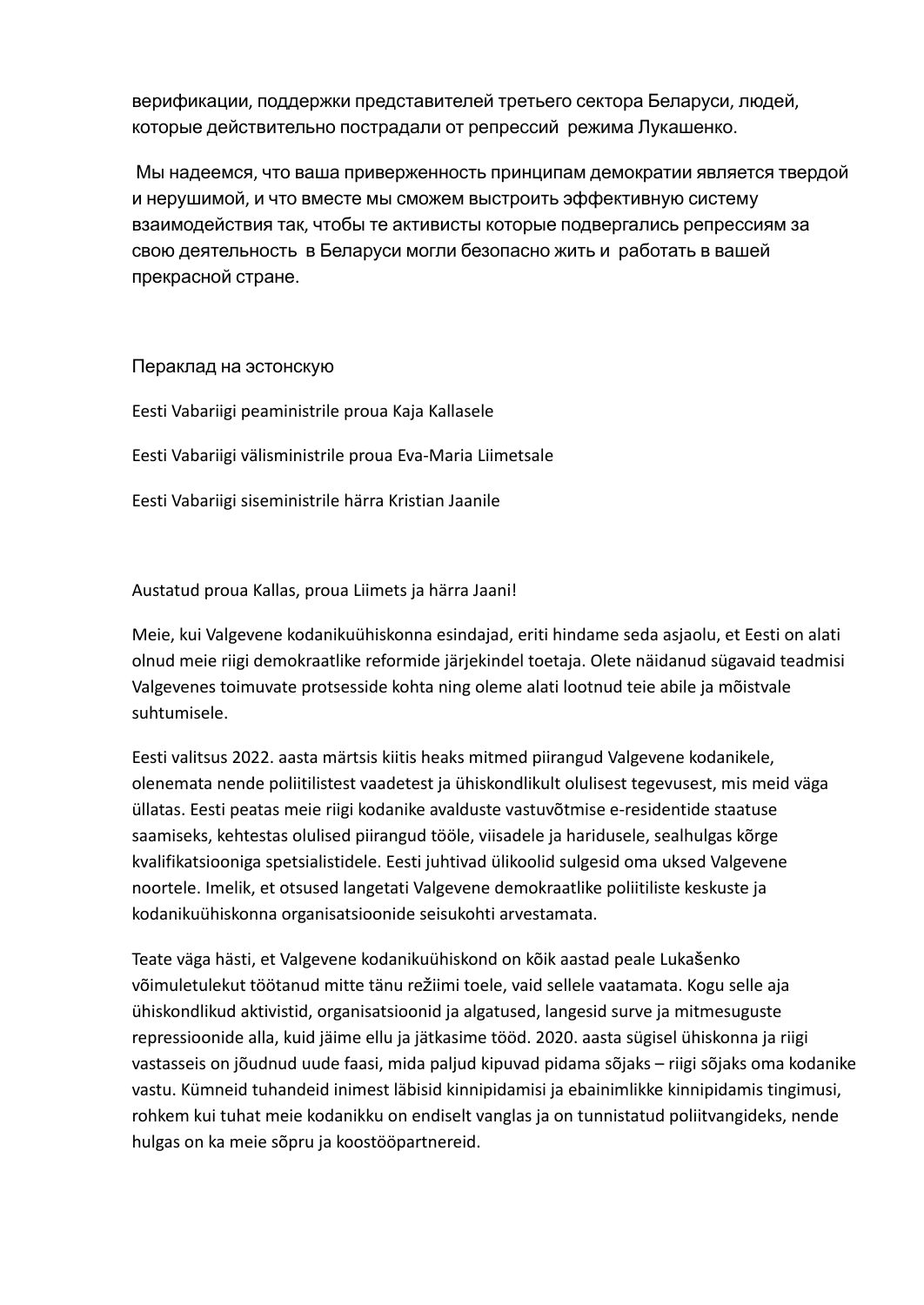Suvel 2021. aastal Valgevenes oli praktiliselt hävitatud kogu kolmas sektor: likvideeriti umbes 300 ühiskondlikku organisatsiooni, nende suhtes alustati kriminaalmenetlusi, mis on nüüd takistuseks lahkunutele kodumaale naasmisel. Valgevenesse jäänud on sunnitud töötama praktiliselt maa-alustes.

Organisatsioonide juhid ja aktivistid, kellel õnnestus riigist lahkuda (paljud tegid seda ebaseaduslikult, piiril kinnipidamise ohu tõttu) ümberasumise kohaks valisid sõbralikud naaberriigid - Ukraina, Gruusia ja Balti riigid. Nendes riikides viibimine andis lisaks julgeolekule, võimaluse kiiresti ja tõhusalt taastada oma organisatsioonid ning asuda uuesti tööle demokraatliku Valgevene, poliitvangide vabastamise ja oma sihtrühmade abistamise nimel.

Märtsi keskel sai avatud allikatest teatavaks, et Ukraina territooriumil elavad Valgevene kodanikud, kes ei ole saanud selles riigis rahvusvahelist kaitset, ei kuulu Eestis ajutise kaitse alla.

Mõistame, et Ukraina on täna aktuaalne teema kõikidele riikidele, ja meie, Valgevene kodanikuühiskond, toetame ukrainlasi nende võitluses, mõistes, et võidelda mitte ainult Ukraina, vaid ka Valgevene ja kogu Euroopa eest. Valgevene organisatsioonid ja vabatahtlikud saadavad Ukrainasse humanitaartarneid, blokeerivad koos Ukraina aktivistidega kaubaveo üle piiri, meie kaasmaalased sõdivad Ukrainas, töötavad vabatahtlikena, viivad Valgevenes läbi sõjavastaseid aktsioone, vaatamata kohutavatele repressioonidele, korraldavad «raudtee sõda», takistades Vene vägede ja tehnika liikumist mööda raudtee.

Pole õige pigistada silmad kinni selle ees, et meie rahvas Valgevenes jää pantvangiks, piinamise ja repressioonide all, sest aidata teda saab ainult demokraatlike jõudude konsolideeritud positsioon.

Eesti valitsuse seisukohta võib selle otsuse taustal tõlgendada, kui toetust Lukašenko repressiivpoliitikale Valgevene kodanikuaktivistide suhtes. Me keeldume uskumast, et teie progressiivne ja demokraatlik riik hakkas ühtäkki toetama diktaatorit Valgevene kodanikuühiskonna mahasurumisel. Loodame, et tehtud otsused on Valgevene olukorra mittemõistmise tulemus, või tegemist on lihtsalt arusaamatusega.

Mõistame Eesti valitsuse ettevaatlikkust Valgevenest pärit inimeste suhtes, mistõttu peame oluliseks luua reaalne mehhanism, kus tõhusalt toimib riiklike struktuuride, rahvusvaheliste ja avalike organisatsioonide vahelise suhtluse süsteem. Selline lähenemine juba kaua aega edukalt kohaldatakse Leedu Vabariigis, kus riigiorganid koos Leedu ja Valgevene rahvusvaheliste ja avalike organisatsioonidega, lahenda Valgevene kolmanda sektori esindajate ümberpaigutamise, kontrollimise ja toetamise probleeme, inimeste, kes tõesti on saanud kannatada Lukašenko režiimi repressioonidelt.

Loodame, et teie pühendumus demokraatia põhimõtetele on kindel ja vankumatu ning saame üheskoos üles ehitada tõhusa suhtlussüsteemi, et need aktivistid, kes on Valgevenes tegevuse tõttu represseeritud, saaksid turvaliselt elada ja töötada teie kaunil maal.